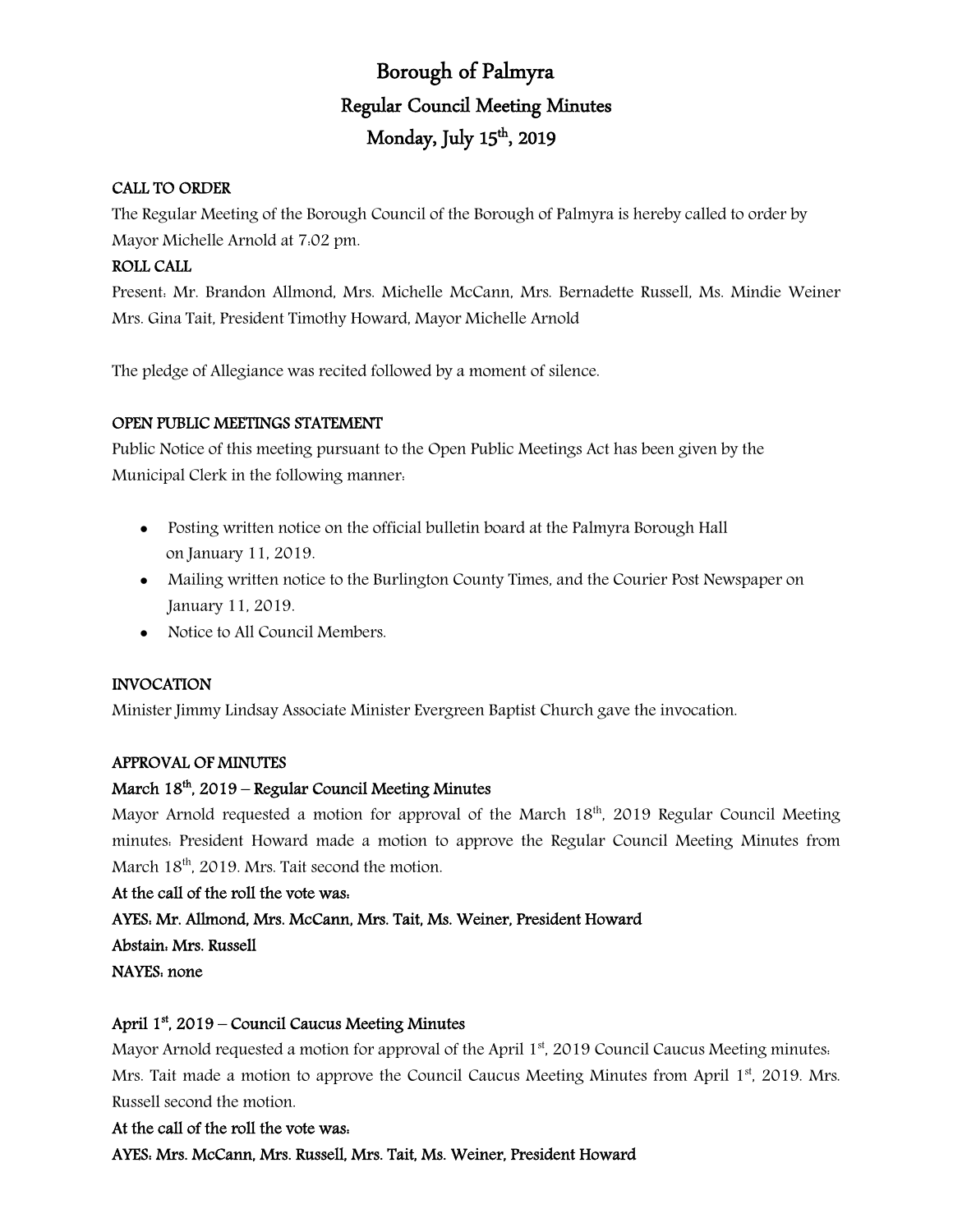# Abstain: Mr. Allmond NAYES: none

# April 15th, 2019 Regular Council Meeting Minutes

Mayor Arnold requested a motion for approval of the April  $15<sup>th</sup>$ , 2019 Regular Council Meeting minutes: Mrs. Russell made a motion to approve the Regular Council Meeting Minutes from April 15<sup>th</sup>, 2019. Mrs. Tait second the motion.

# At the call of the roll the vote was:

# AYES: Mr. Allmond, Mrs. McCann, Mrs. Russell, Mrs. Tait, Ms. Weiner, President Howard NAYES: none

# June  $3<sup>rd</sup>$ , 2019 – Council Caucus Meeting Minutes

Mayor Arnold requested a motion for approval of the June  $3<sup>rd</sup>$ , 2019 Council Caucus Meeting minutes. Mrs. Russell made a motion to approve the Council Caucus Meeting Minutes from June 3rd, 2019. Mrs. Tait second the motion.

### At the call of the roll the vote was:

# AYES: Mr. Allmond, Mrs. McCann, Mrs. Russell, Mrs. Tait, Ms. Weiner, President Howard NAYES: none

# June  $3<sup>rd</sup>$ , 2019 – Executive Session Meeting Minutes

Mayor Arnold requested a motion for approval of the June  $3<sup>rd</sup>$ , 2019 Executive Session Meeting minutes. Mrs. Russell made a motion to approve the Executive Session Meeting Minutes from June 3rd. 2019. President Howard second the motion.

# At the call of the roll the vote was:

# AYES: Mr. Allmond, Mrs. McCann, Mrs. Russell, Mrs. Tait, Ms. Weiner, President Howard NAYES: none

# **CORRESPONDENCE**

Mayor Arnold acknowledged letters received from the following: Diane Gutierrez- Scaccetti, Commissioner Department of Transportation Barbara Casey, Ballard Spahr Scott Coffina, Burlington County Prosecutor Carol Murphy, Assemblywoman, 7<sup>th</sup> Legislative District Laine Rankin, Director Local Aid- Department of Transportation Theodore Scott, Palmyra Land Use Board, and Jerry Segal, Palmyra Halloween Parade Committee of 1976. Mayor Arnold acknowledged Thank-you notes received from the following: Vincent Pallotto, Julia Adams, and Karen Adams of the Palmyra High School Post Prom Committee. Mayor Arnold acknowledged an email received from Senator Troy Singleton, regarding the Burlington

County Energy Aggregation Program Breakfast.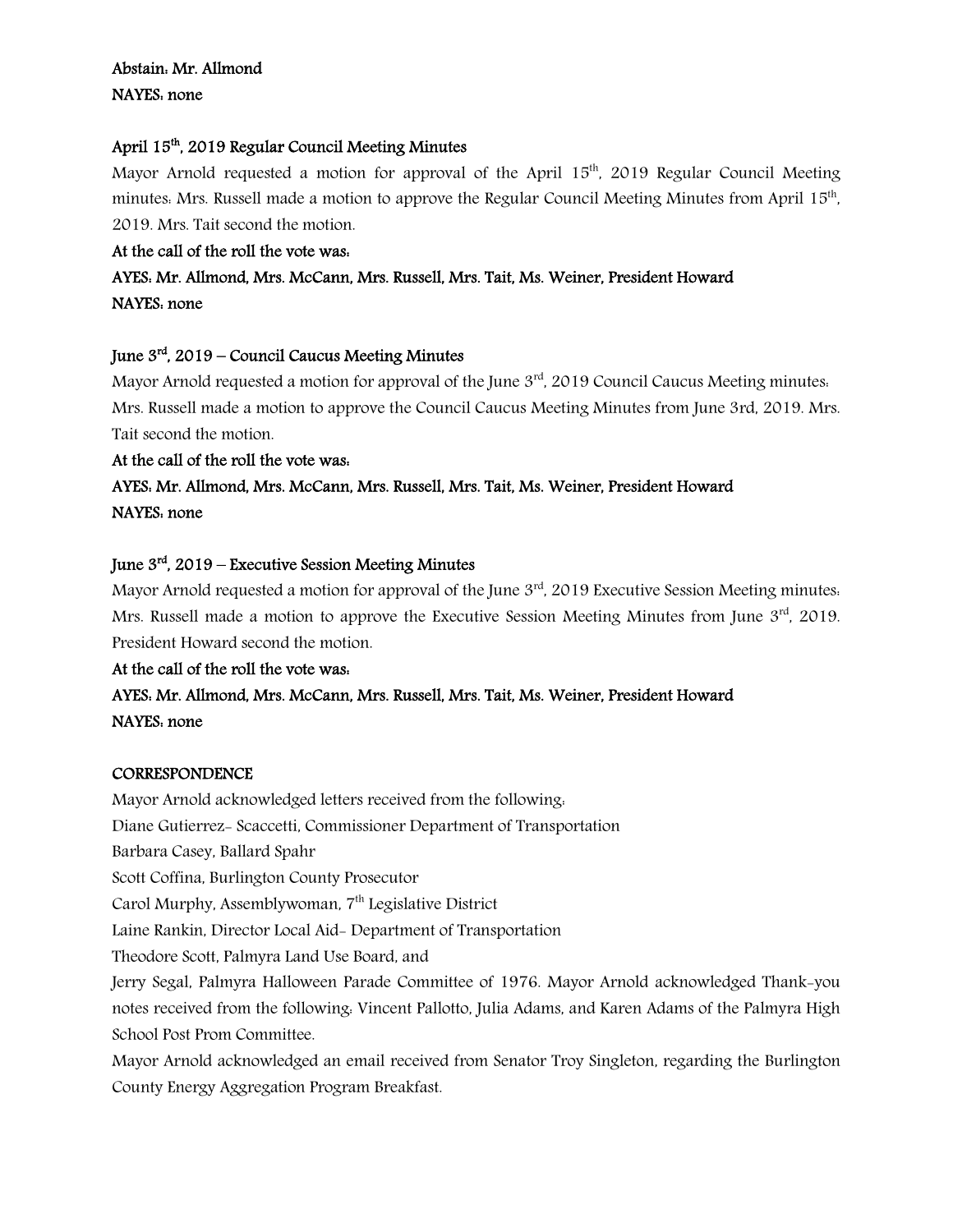#### PROFESSIONAL UPDATES

#### William Kirchner, ERI

Mr. Kirchner indicted there is a change order for the 2018 road program. Change order #4 in the amount of \$14,807.00 bringing the total to \$856,579.80 or 16.08% over the original cost estimate. Mr. Kirchner also noted on the agenda is change order number one for the 2019 road program in the amount of \$11, 322.50, bringing the total to \$77,351.50 or 17.50% over the original contract amount. Mr. Kirchner indicated the NJ American contractor who worked on Veterans Drive, he was not happy with work they completed. Mr. Kirchner noted they were not contracted by the Borough they were contracted by New Jersey American Water Co. and are working on final punch list.

Mr. Kirchner stated he and Mr. Gural have a meeting with the DOT for the Temple Blvd Grant on Thursday at 9:30 regarding the schedule of TAP project. Mr. Gural explained the TAP Grant portion of the project and noted it needed to be completed on a different time schedule than the other funding.

Mr. Kirchner indicted the 2018 and 2019 DOT local aid grant which also covers Temple Blvd, will be completed separately from the Federal DOT grant.

Mr. Kirchner stated a bypass value at the sewer plant is stuck in both directions. It cannot be opened or closed. Mr. Kirchner explained something could be stuck in the value and the piece of equipment needing to be repaired can't be repaired because it can't be isolated and the flow cannot be sent thru it. Mr. Kirchner stated to keep the flow moving and setup bypass equipment it could cost \$45,000.00 to 60,000.00 with our contractors. Mr. Kirchner explained the process and repair needed.

Mr. Kirchner indicated on the agenda tonight are two grant applications the first 2020 Grant application is for Race Street and  $5<sup>th</sup>$  Street from Delaware to Arch street and Race Street from 6<sup>th</sup> to 4<sup>th</sup> Streets a complete reconstruction of those roads. The second 2020 Grant application is for Spring Garden Street between Park Ave and Walnut Street another complete reconstruction.

Mr. Kirchner noted when the proposal was completed to do Temple Blvd. there was some money in the contract to do some TV work of the storm drains. Mr. Kirchner indicated when he inquired regarding the price to do that it was about \$75,000.00, however if we (The Borough) cleaned the storm drains then the entire system could be TV for about \$8,000.00. Mr. Kirchner asked if council would like to pursue this and would they like for public works to clean those lines in place of the contractor. Mr. Gural indicated it could be done by public works given the time to get it done. Mr. Kirchner indicated he would work with public works regarding the timing. Mrs. Tait ask if this a preventive thing that we should be doing and if it would help with the flooding. Mr. Gural indicated yes if we can. Mrs. Russell asked about the comments of a resident a while back regarding taking water from the river instead of the aquifer. Mr. Kirchner indicated Mr. Schmidt's idea was interesting however it would not have any affect on our current flooding as the water table is just so saturated at this point.

Mr. Rosenberg indicated he received a call from Eddies plumbing and they will be cutting a check and sending it to us for the engineering work required at 609 W Broad Street with the sewer connection problem.

### Mr. Winckowski, CME

Mr. Winckowski addressed the electrical issues with the band shell during the first summer concert. He indicated the GFI outlets were bad and public works was going to replace three of them. Mr.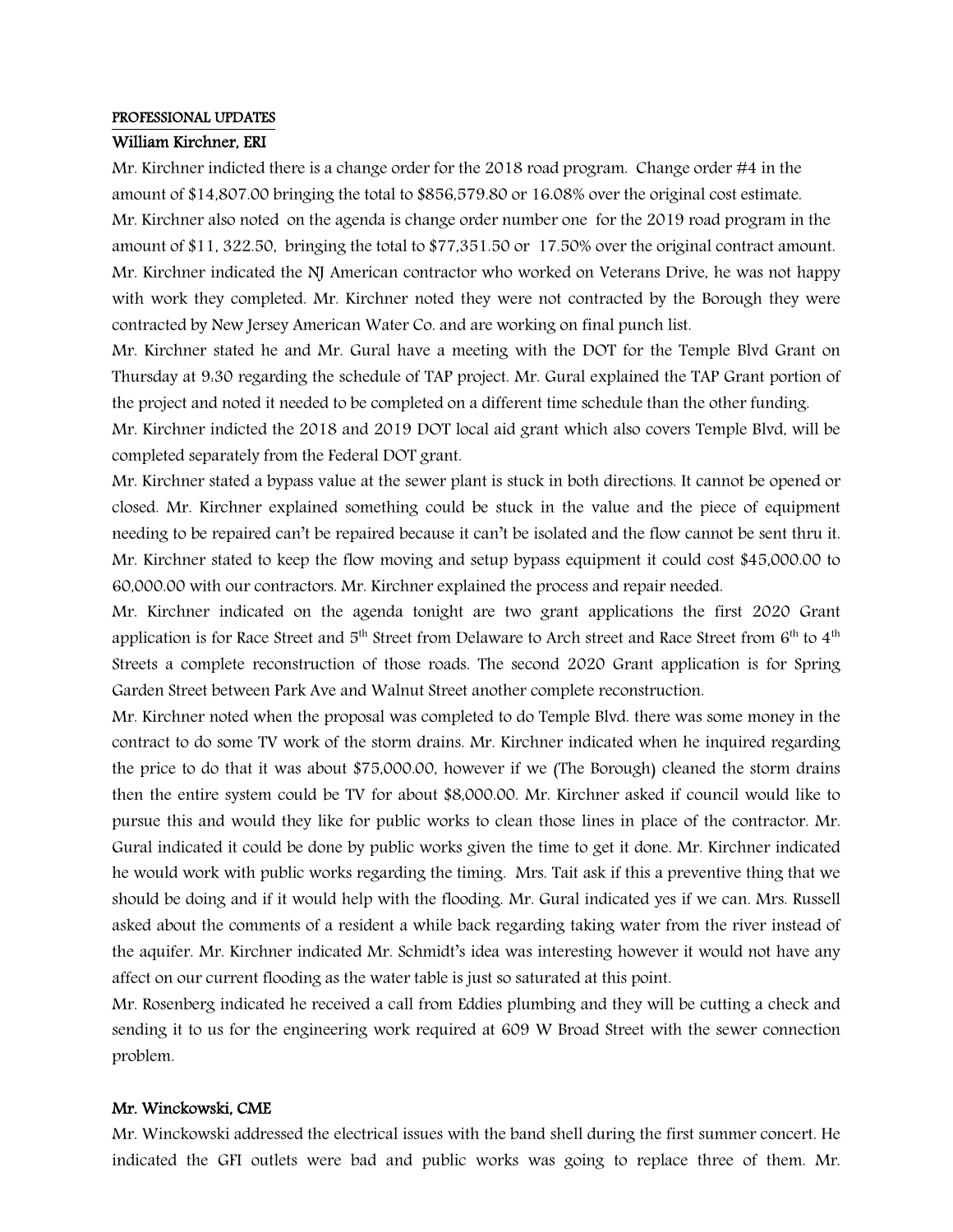Winckowski explained how the electrical system and PA system are set up and noted he would be present tomorrow at 5:00 pm to set up with the Band and test the system before the summer concert.

#### PUBLIC PORTION

Mayor Arnold asked for a motion to open the Public Portion. Mrs. Russell made a motion to open the public portion for comments. Mrs. Tait second the motion.

### All members present voted in favor of the motion

Mrs. Kowalewski – Harbour Drive – Mrs. Kowalewski stated in her Condo Association newsletter it indicated, instead of there being a \$4.12 decrease there would be a \$52.45 increase in the School Board taxes. Mrs. Kowalewski asked if the increase was per year or for every \$100.00 of the assessed value. Mr. Gural indicated that is what the tax increase is based on but that represents the total increase for the average accessed property owner.

Mrs. VanEmburgh – Garfield Avenue – Mrs. VanEmburgh complained about the property next to her home. She indicated the address was 724 Garfield Ave and noted the grass is extremely high. Ms. VanEmburgh asked if they was something the Borough could do or indicted she might have to pay someone to cut that back yard. Mayor Arnold noted the address and indicated they would speak about it later in the meeting.

No one else from the public wishing to be heard, Mrs. Russell made a motion to close the public portion, President Howard second the motion.

All members present voted in favor of the motion.

# ORDINANCE ON SECOND READING - Public Hearing

Ordinance 2019-06, An Ordinance of the Borough of Palmyra in the County of Burlington, New Jersey, Providing for Various Capital Improvements and related expenses in and for the Borough Appropriating 1,496,700.00 therefore authorizing the Issuance of \$1,387,000.00 in General Improvement Bonds or Notes of the Borough to Finance the same.

Mayor Arnold asked for a motion to open Ordinance 2019-06 for public hearing. Mrs. Russell made a motion to open Ordinance 2019-06 for public comments. President Howard second the motion.

# All members present voted in favor of the motion

No one wishing to be heard, Mrs. Russell made a motion to close the public hearing. President Howard second the motion.

# All members present voted in favor of the motion.

Mayor Arnold asked for a motion to approve Ordinance 2019-06. Mrs. Tait made a motion to approve Ordinance 2019-06. President Howard seconded the motion.

At the call of the roll, the vote was: AYES: Mr. Allmond, Mrs. McCann, Mrs. Russell, Mrs. Tait, Ms. Weiner, President Howard NAYES: None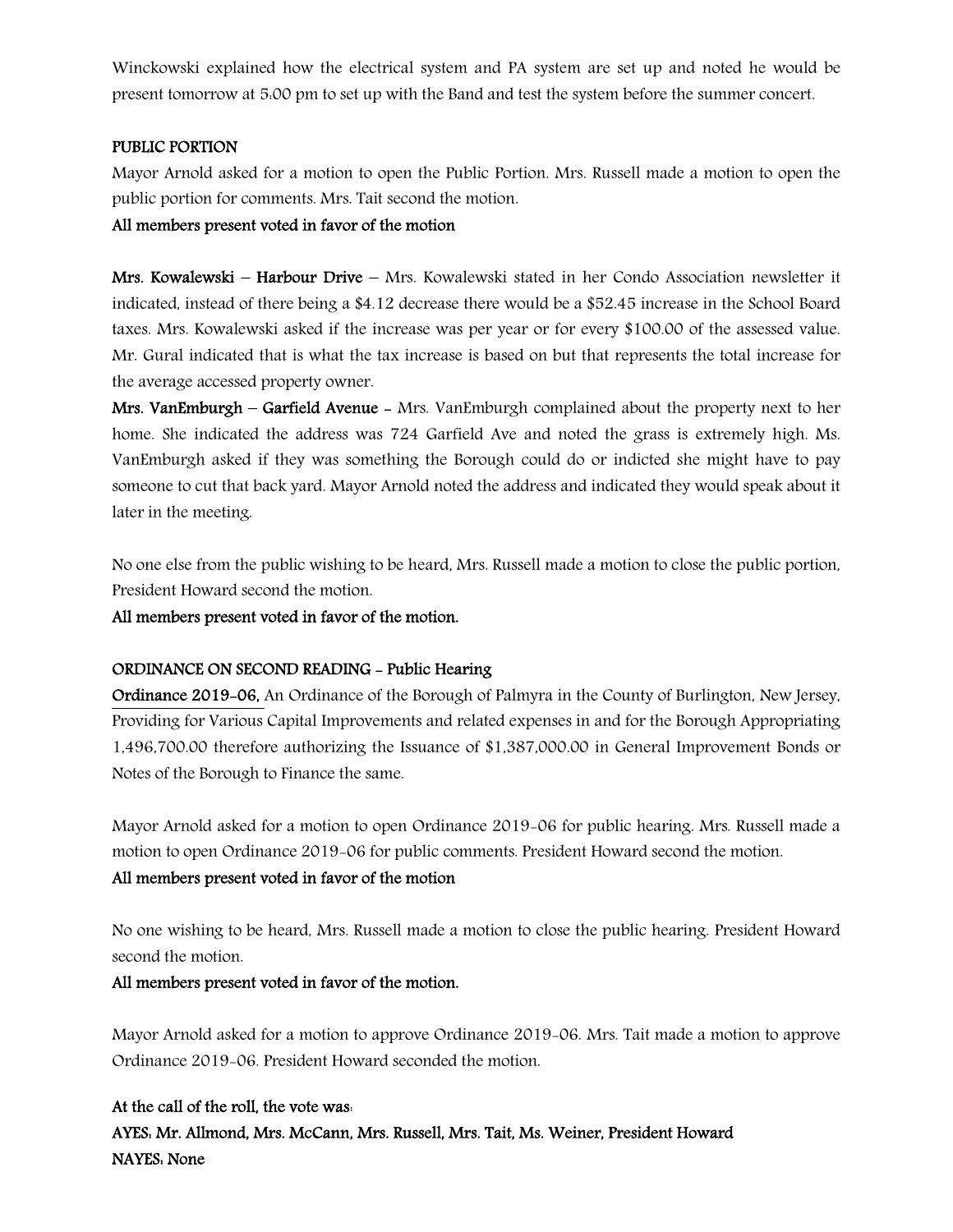Ordinance 2019-07, An Ordinance of the Borough of Palmyra, in the County of Burlington, New Jersey; Providing for Various Capital Improvements for the Borough's Sewer Utility, Appropriating \$132,500.00, Therefore Authorizing the Issuance of \$125,875.00 in Sewer Utility Bonds or Notes of the Borough to Finance the same.

Mayor Arnold asked for a motion to open Ordinance 2019-07 for public hearing. Mrs. Russell made a motion to open Ordinance 2019-07 for public comments. President Howard second the motion.

#### All members present voted in favor of the motion

No one wishing to be heard, Mrs. Russell made a motion to close the public hearing, President Howard second the motion.

#### All members present voted in favor of the motion.

Mayor Arnold asked for a motion to approve Ordinance 2019-07. Mrs. Russell made a motion to approve Ordinance 2019-07. President Howard seconded the motion.

### At the call of the roll, the vote was:

# AYES: Mr. Allmond, Mrs. McCann, Mrs. Russell, Mrs. Tait, Ms. Weiner, President Howard NAYES: None

#### RESOLUTIONS – Consent Agenda

Resolution 2019-169 to Resolution 2019-182 will be enacted as a single motion, if any resolution needs additional discussion it will be removed from the consent agenda and voted on separately. Mayor Arnold asked if any items which needed to be removed from the consent agenda. Mr. Gural requested 2019-177, Ms. McCann requested 2019-176, and Mrs. Russell requested resolution 2019-180 be removed from the consent agenda. There were no other requests for removal.

Resolution 2019-169, Resolution Authorizing the Payment of Bills for the Month of June 2019 In the Amount of \$1,255,621.27.

Resolution 2019-170, Resolution Awarding Change Order #4 to Charles Marandino LLC for the 2018 Road Improvement Program Project in the amount of \$14,807.00 for a new adjusted contract price of \$856,579.80 per ERI's letter Dated June 3rd, 2019.

Resolution 2019-171, Resolution Requesting Approval of Item of Revenue and Appropriation N.J.S.A. 40A: 4-87 (Chapter 159) 2018 TAP Program in the Amount of \$343,000.00.

Resolution 2019-172, Approval to submit grant application and execute a Grant Contract with the New Jersey Department of Transportation for the Fifth and Race Streets Resurfacing Project.

Resolution 2019-173, Resolution Awarding Change Order #1 to Pioneer General Contracting for the 2019 Misc. Concrete Construction Project in the amount of \$11,322.50 for a New Adjusted Contract Price of  $$77,351.00$  Per ERI's Letter Dated June  $27<sup>th</sup>$ , 2019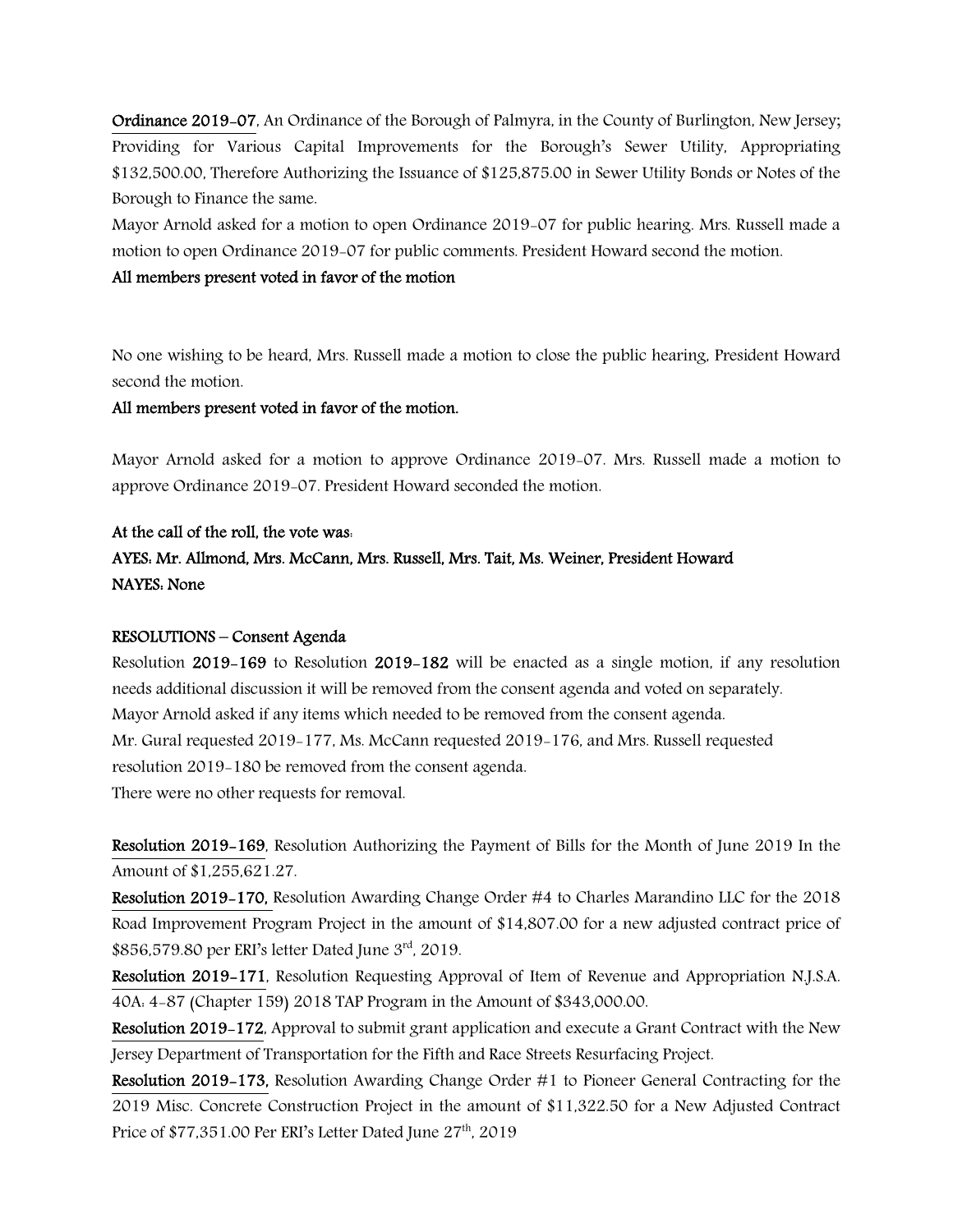Resolution 2019-174, Resolution Declaring the Conditional Redeveloper Designation and Interim Cost Agreement by and Between the Borough of Palmyra and P3 Jumbo Redeveloper, LLC and/or Richard Forman Null and Void Except as to the Obligation of the Interim Redeveloper to Reimburse the Borough its Professional Costs as set Forth in the Agreement

Resolution 2019-175, Approval to Submit a Grant Application and Execute a Grant Contract with the New Jersey Department of Transportation for the Spring Garden Street Resurfacing Project.

Resolution 2019-176, Resolution Authorizing the Mayor to Execute an Interlocal Agreement between the Borough of Palmyra and the Palmyra Board of Education Providing for the Services of a School Resource Officer Assigned to the School District

Resolution 2019-177,Resolution appointing James Brett as a Seasonal Public Works Laborer for not-toexceed 20 hours per week at \$14.50 per hour retroactive to June 24, 2019.

Resolution 2019-178, Resolution appointing John Yansick as a Part-time Public Works Laborer for notto-exceed 28 hours per week at \$16.50 per hour retroactive to June 21, 2019.

Resolution 2019-179, Resolution amending the Personnel Policies and Procedures Manual by adopting the Borough's revised; 1) Alcohol and Drug-free Workplace Policy, and 2) Drug and Alcohol Testing Policy for Employees Performing Safety Sensitive Functions

Resolution 2019-180, Resolution Appointing a Municipal Prosecutor

Resolution 2019-181, Resolution Extending the Grace Period for 2019 Third Quarter Taxes

Resolution 2019-182, Resolution Authorizing the Payment of Bills for the Month of July 2019 In the Amount of \$1,514,077.85

Mayor Arnold asked for a motion to approve the consent agenda Resolution 2019-169 thru Resolution 2019-175 and Resolution 2019-178 thru Resolution 2019-179 and Resolution 2019-181 thru resolution 2019-182. Mrs. Russell made a motion to approve Resolution 2019-169 thru Resolution 2019-175 and Resolution 2019-178 thru Resolution 2019-179 and Resolution 2019-181 thru Resolution 2019-182. President Howard seconded the motion.

# At the call of the roll, the vote was:

# AYES: Mr. Allmond, Mrs. McCann, Mrs. Russell, Mrs. Tait, Ms. Weiner, President Howard NAYES: None

# Resolution 2019-169 thru Resolution 2019-175 and Resolution 2019-178 thru Resolution 2019-179 and Resolution 2019-181 thru Resolution 2019-182 noted in motion were approved

Mayor Arnold then went back to Resolution 2019-176 Resolution Authorizing the Mayor to Execute an Interlocal Agreement between the Borough of Palmyra and the Palmyra Board of Education Providing for the Services of a School Resource Officer Assigned to the School District.

Mrs. McCann and Mrs. Russell inquired if they should recuse themselves. Mrs. McCann because she works for the School Board and Mrs. Russell because her husband is on the School Board.

Mr. Rosenberg indicated in an abundance of caution, yes.

President Howard made a motion to approve resolution 2019-176. Mrs. Tait second the motion.

# At the call of the roll:

AYES: Mr. Allmond, Mrs. Tait, Ms. Weiner, President Howard Abstain: Mrs. McCann, Mrs. Russell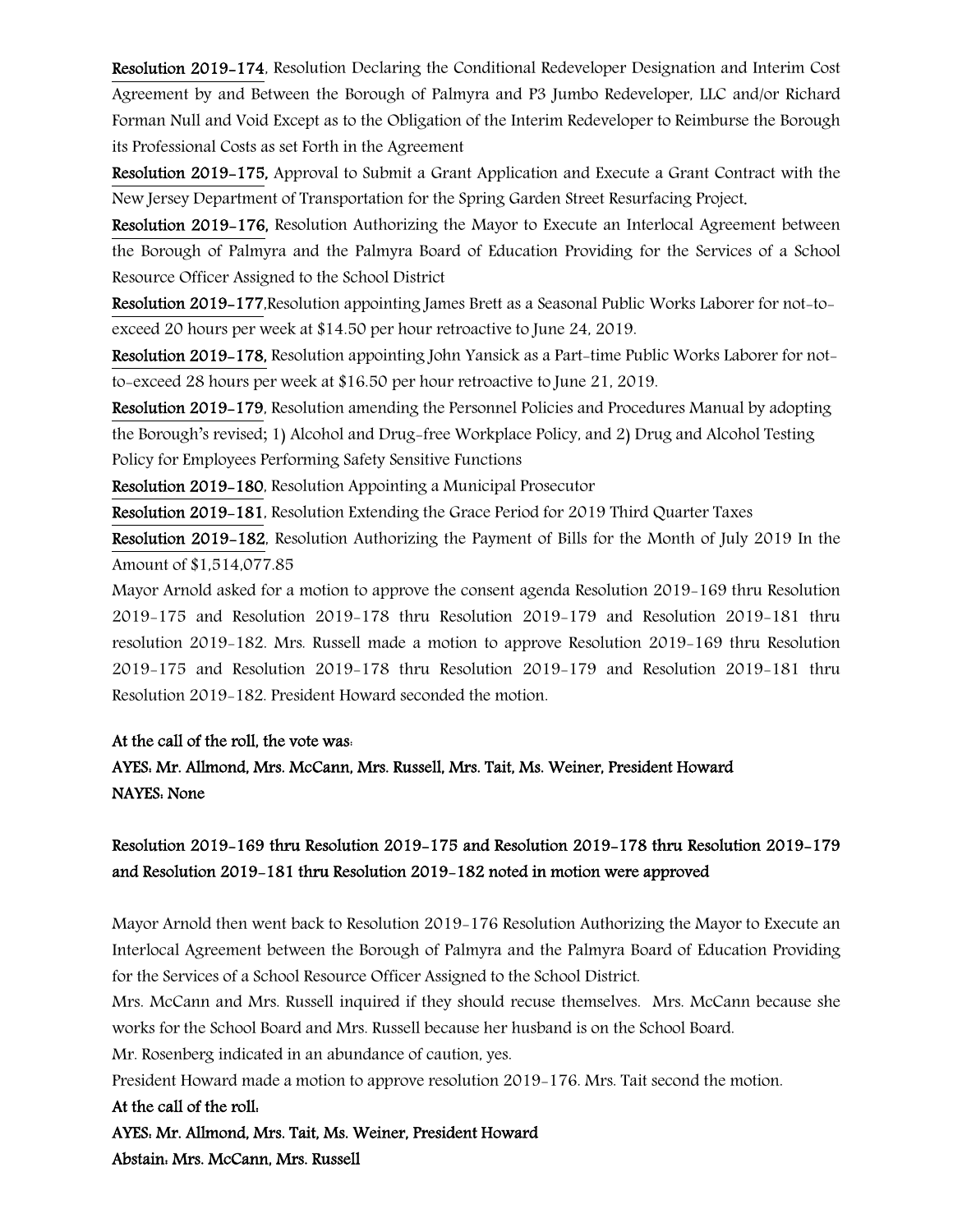### NAYES: None

Mayor Arnold then went back to Resolution 2019-177 Resolution appointing James Brett as a Seasonal Public Works Laborer for not-to-exceed 20 hours per week at \$14.50 per hour retroactive to June 24, 2019.

Mr. Gural indicated Mr. Brett was properly rice noticed for the meeting. Mr. Gural stated per the offer of employment the resolution is correct, Mr. Brett was offered a seasonal position which will expire at the end of summer, however we have since learned he is available for a longer period of time and we would request the ability to appoint him as a part-time employee instead of seasonal, which would allow him to work 28 hours per week instead of the maximum of 20 hours for seasonal employees and would allow him to be appointed until December 31<sup>st</sup>, 2019 instead of the end of summer. Mr. Gural indicated if the governing body approved then we will rewrite the current resolution. There was discussion, and Mr. Gural indicated how the changed resolution would read; Resolution 2019-177 appointing James Brett as a Part-time public works laborer for not to exceed 28 hours per week at  $$14.50$  per hour retroactive to June 24, 2019, with a term to expire on December 31<sup>st</sup>, 2019. President Howard asked if his rate would change to 16.50 per hr. Mr. Gural indicated no.

Mrs. Russell made a motion to approve Resolution 2019-177. President Howard second the motion. At the call of the roll: AYES: Mr. Allmond, Mrs. McCann, Mrs. Russell, Mrs. Tait, Ms. Weiner, President Howard NAYES: None

Mayor Arnold then went back to Resolution 2019-180 Resolution Appointing the Municipal Prosecutor. Mayor Arnold stated we received two proposals for the Municipal Prosecutor position. Mayor Arnold asked for recommendations. Mrs. Russell stated she was abstaining from participation in the appointment. Mrs. Tait indicated she would recommend Gregg Perr based on his experience. Mayor Arnold indicated Mr. Perr's proposal seemed to be more comprehensive than the other proposal submitted. There being no other discussion, Mayor Arnold asked for a motion to approve Resolution 2019-180, Resolution Appointing Gregg Perr as Municipal Prosecutor.

President Howard made a motion to approve resolution 2019-180 Resolution Appointing Gregg Perr as Municipal Prosecutor. Mrs. Tait second the motion.

At the call of the roll: AYES: Mr. Allmond, Mrs. McCann, Mrs. Tait, Ms. Weiner, President Howard Abstain: Mrs. Russell NAYES: None

#### MOTION TO APPROVE TREASURER'S REPORTS

Mrs. Russell made a motion to approve the Treasurer's Report for May and June 2019. President Howard second the motion.

At the call of the roll: AYES: Mr. Allmond, Mrs. McCann, Mrs. Russell, Mrs. Tait, Ms. Weiner, President Howard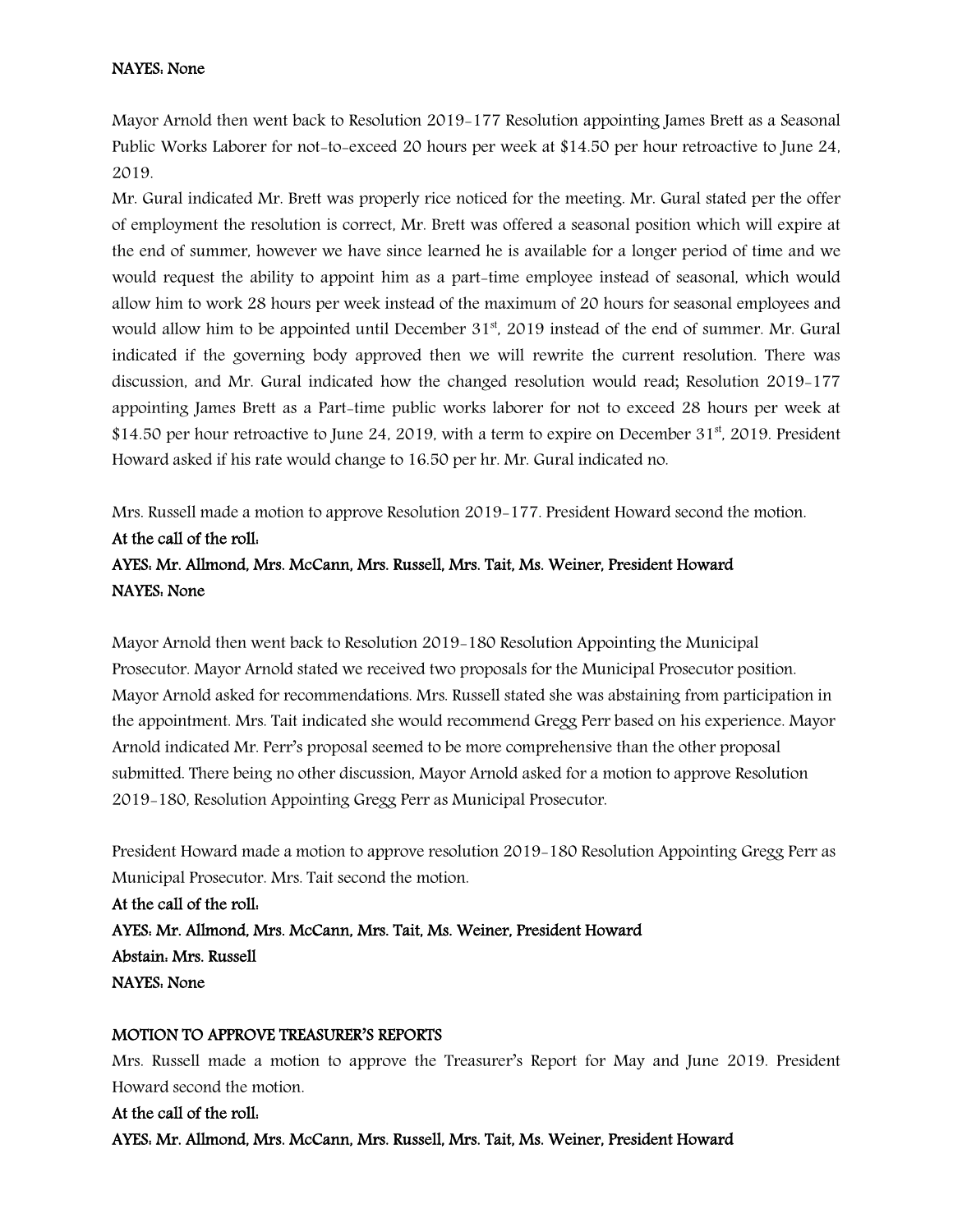# MOTION FOR APPROVAL

Mrs. Russell made a motion to approve the Bingo License for Independence Fire Co #1 for Designer Bag Bingo on October  $20<sup>st</sup>$ , 2019. Mrs. Tait second the motion.

# At the call of the roll:

# AYES: Mr. Allmond, Mrs. McCann, Mrs. Russell, Mrs. Tait, Ms. Weiner, President Howard NAYES: None

# COMMUNITY SPOTLIGHT

Mayor Arnold noted Palmyra Fire Company 2019 Golf Outing will be held July 22<sup>nd</sup>, 2019 at Riverton County Club.

Mayor Arnold noted that Virtue for Life is offering Free Mammograms July 18<sup>th</sup>, 2019 at Tabernacle Baptist Church in Burlington, New Jersey.

Mayor Arnold noted resident Enda Washington-Webb will be turning 100 years young on August 2<sup>nd</sup>. 2019.

# PUBLIC REMINDERS

Mayor Arnold stated public works is open Wednesday nights from 3:00 to 7:00 PM.

### DISCUSSION ITEMS

#### NEW Business

Mayor Arnold noted the Summer Concerts in the Park began on last Tuesday, the next performance is by Mr. Big and the Trip tomorrow at 7:00 pm.

Ms. Weiner stated we have missed a couple of Markets due to the weather but it is well attended and people look forward to it when the weather is cooperating. Ms. Weiner also noted there have been some new vendors added this year.

Mayor Arnold noted the Town Wide Yard Sale will be held September 14<sup>th</sup>, 2019. Mr. Gural stated the Palmyra Improvement Association requested use of the Bandshell and Chief Payton Flournoy, Sr. Park on September 14<sup>th</sup>, 2019 for their Porch Fest. Chief Pearlman noted the PIA also requested little/ South Broad Street be closed. Mr. Gural indicated we are aware that the Park is usually used on the date of the Town Wide Yard Sale for residents without yard space wishing to sell their things. There was some discussion regarding the use and the street closure and Mayor Arnold asked all to think about it and it would be placed on next meeting's agenda.

Mayor Arnold indicated she spoke with the Flournoy Family in regards to Park Dedication and they have requested we postpone it until late August or early September. Ms. Celeste Flournoy stated if possible the family and friends would like to have the dedication on September 7<sup>th</sup>. 2019 to allow for those traveling a distance to attend. Ms. Flournoy indicated she has given her contact information to the Mayor and is looking forward to the dedication.

Mrs. Tait stated National Night Out is scheduled for August 6<sup>th</sup>, 2019 and Friends Band will be playing. Mrs. Tait noted she would be speaking with Chief Pearlman to see if there was anything else needed.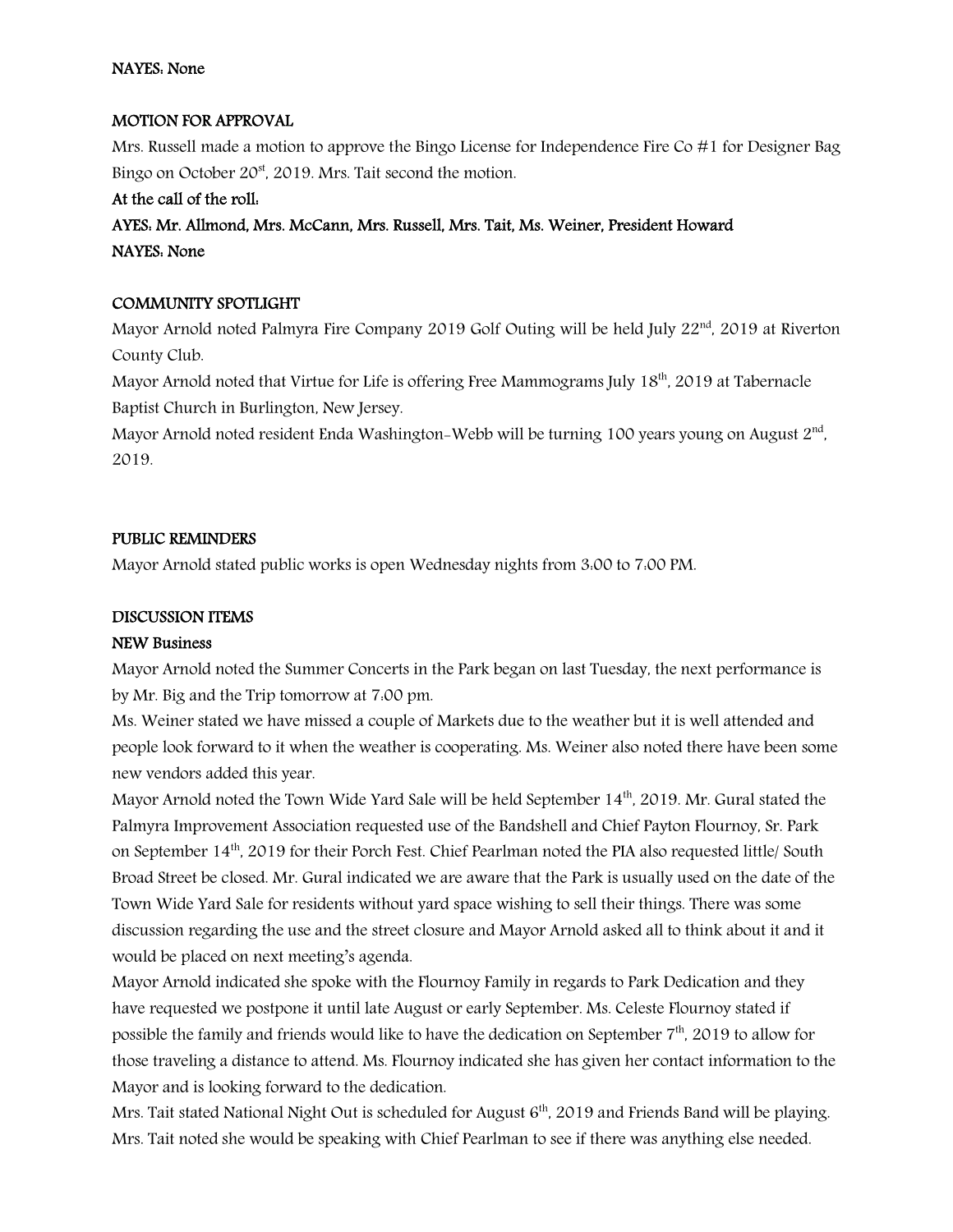Ms. Weiner indicated the Green Team & PCCPB will be joining together to host another rain barrel making event. Ms. Weiner indicated she was not sure of the date but it is within the next two weeks. Mr. Gural stated council agreed to form a committee to discuss the proposed merit increases and make a recommendation to the governing body regarding those increases. Mrs. Tait indicated those willing to serve on that committee were Mrs. McCann, Mr. Allmond and President Howard. Mayor Arnold suggested she serve on that committee of three. After some discussion it was decided the committee would be composed of Mrs. McCann, Mr. Allmond and President Howard.

Mrs. Russell indicated at the audit exit conference there were no expectations which had to be reported to the State, Mrs. Russell however indicted there were some clerical issues brought to our attention which needed to be addressed.

Mrs. Russell indicated she request the bat boxes be placed on the agenda as Charles Street School students make the bat boxes and would like to install the bat boxes. Mrs. Russell stated the School District will not allow them to be placed on their property. Mrs. Russell asked if there were some places in the Borough where we could install them. There was some discussion regarding placement, how and where they could be placed. A suggestion was made to place them down at public works. There was additional discussion and President Howard asked if the person, Wendy Wince, who taught the class to the students could come and speak at the next meeting. Mrs. Russell indicated she would come up with a list of potential locations for council consideration.

Mr. Gural indicate our tax collector received and email from NJHMFA regarding redeeming the lien on 210 Arch Street. Mr. Gural noted we (the Borough) have already foreclosed on the property so there is no longer a lien to redeem. Mr. Gural stated we can sell it to them and indicated to tax collector to let them know it was available for sale if they wished to purchase it, make us an offer. Mr. Gural stated we have not heard back from them yet. Mr. Rosenberg indicated an appraisal may be necessary to determine the value of the property. There was some discussion regarding the property and the value of the property.

Mr. Gural indicated he has heard the comments regarding the landscaping at the various places in town, and acknowledges that the landscaping is not what we hoped it would be. Mr. Gural stated Public works is shorthanded and has been for some time. Mr. Gural stated it has been suggested that we hire a company to complete the landscaping and then we keep it up. Mr. Gural indicated he felt the project could exceed the bid threshold and at the very least we would have to get quotes for the project so a bid packet would be necessary to identify the work, locations and types of plants. Ms. Weiner suggested we only do the intersection at Broad Street and Cinnaminson Avenue. Mrs. Russell suggested at a bare minimum, Cinnaminson Avenue, Charles Street, Highland Avenue and Park Avenue need to be completed. President Howard indicted to Mr. Gural if he could put something together and give it to buildings and grounds committee they would decide which areas we should concentrate on to begin with. Mr. Gural stated we will try to get quotes and keep it under the threshold. There was some additional discussion and Mr. Gural noted he would get that information to committee. Mr. Gural explained the Riverfront request for salt/brine service in lieu of reimbursement. He noted there is no action required from the governing body currently.

#### OLD Business

Mayor Arnold indicated we have about 22 orders for pavers for Chief Payton I Flournoy, Sr. Park and the first scheduling of the engraver should be soon.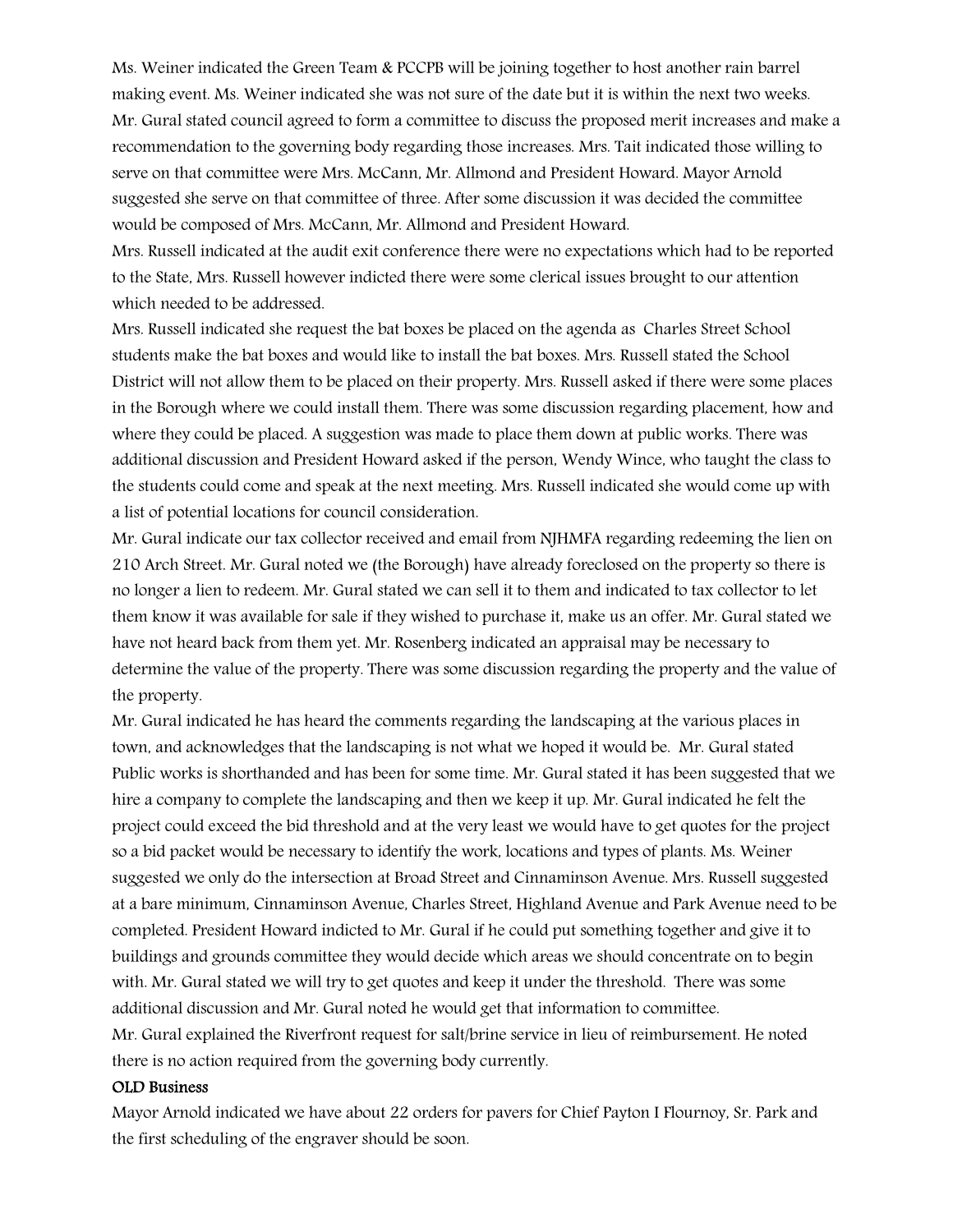Mayor Arnold indicated she was still gathering information from the business for the mural at Tony's Barber Shop mural and would have additional information soon.

Ms. Weiner indicated the light pole banners are installed on Market Street and we will be moving forward with the banners on Broad Street if council is in agreement. Council agreed to move forward. Ms. Weiner stated the Downtown Parking Questionnaires and update she would address in her committee report.

Mr. Gural indicated this is reminder that if members of the governing body plan on attending the New Jersey League of Municipalities Conference, please notify Ms. Jackson so appropriate reservations can be made.

Mr. Gural indicated the Brownfields Conference held every two years is being held this year in December from the  $10^{th}$  to  $13^{th}$  in LA, California and may be a conference worth considering, given the interest in the Rt. 73 Southside redevelopment area.

Mrs. Russell indicated she was unsure if the information was sent to Mr. Rosenberg. Mr. Gural suggested the committee have another meeting with Tracy regarding the sign ordinance gather the information and then forward it to Mr. Rosenberg.

Mr. Gural indicated he has reached out to the program administrator of the Small Cities Grants and explained our situation regarding eligibility due to ownership of Main Harbour Drive issues. Mr. Gural indicated we are still waiting for answers from the state regarding those issues.

Mayor Arnold indicated the NJDOT Municipal Aid Grant Applications have already be addressed. Mr. Gural indicated the Community Center laptops policy is in your packet and if council is good with that then we are ready to go. President Howard stated it is a very good policy. Council agreed. Mr. Gural indicated he currently has no update regarding Legalized Marijuana dispensary/distribution. Mayor Arnold noted the Temple Blvd Improvement Project /2018 TAP Program was talked about previously.

Mr. Gural indicated Mr. Lunemann our code enforcement office is present this evening in the event anyone has any questions, given comments of the weekend placed on Facebook.. Mr. Gural indicated Mr. Lunemann and the staff react to complaints received from the general public. Basketball nets are prohibited from being placed in the street and on the sidewalks. Mr. Gural indicated no one is being targeted we simply address complaints received. Mr. Gural indicated a notice is not a violation. A notice is to bring to your attention that something is wrong and needs to be corrected. There was some discussion regarding our notices, violations, our current ordinances, how much time is given to correct a notice and how we communicate various information to residents. Mrs. Tait asked if we could post on the website a," did you know" or "tip of the week" section or post letting people know various difference things. Mr. Gural indicated yes.

Ms. Weiner stated that there is now a website or page called MPPS, My Positive Palmyra Story where people can express and share their positive stories about Palmyra.

# ADMINISTRATOR'S REPORT

Mr. Gural indicated the construction office technical assistant is still on hold, currently we have someone helping out with filing.

Mr. Gural indicated we will still accept applications for Public Works but it's getting late in the season for seasonal help which would end at end of summer.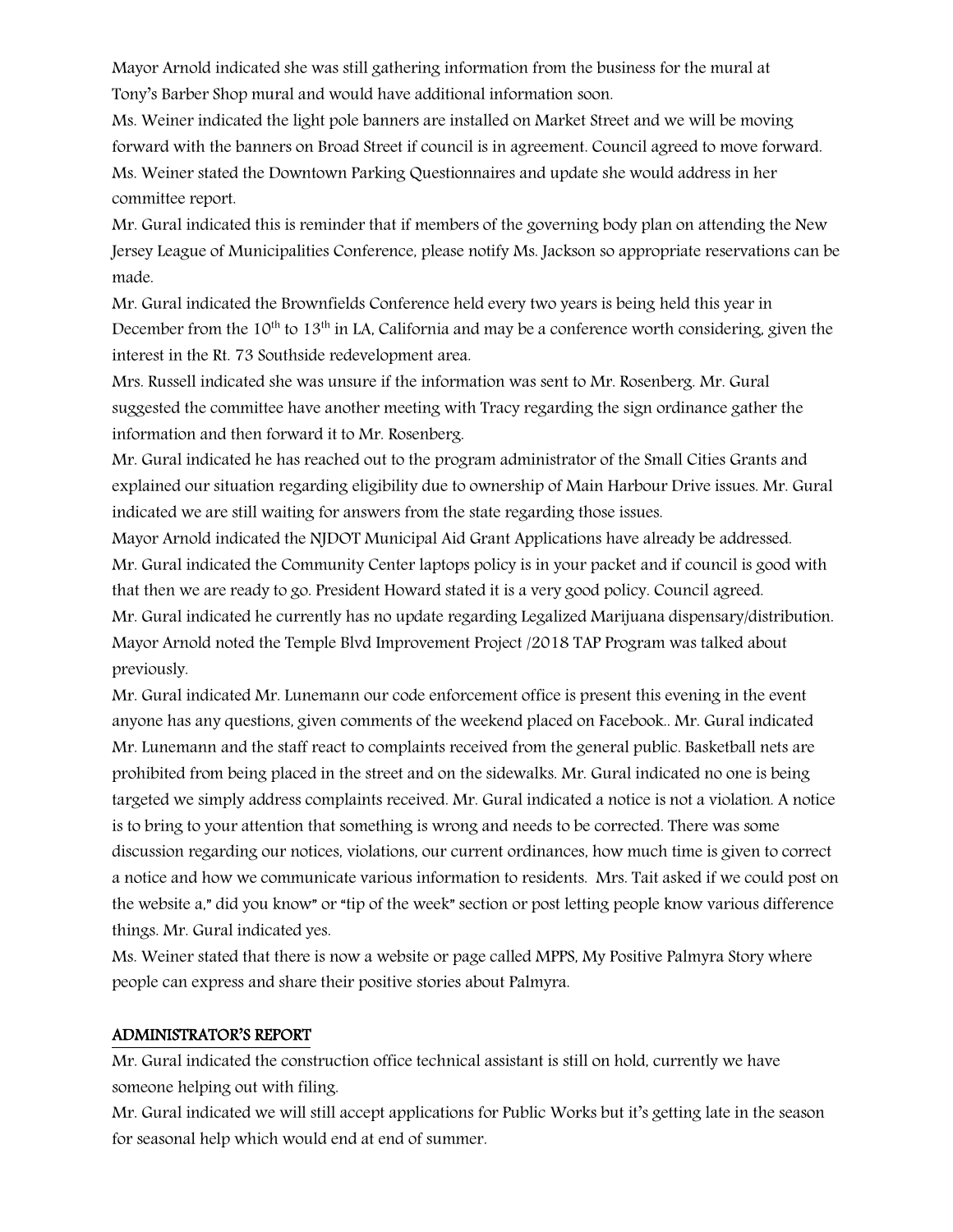Mr. Gural noted National Amusements will be closing the Flea Market mid-August. Mr. Gural indicated that during the meeting with Mr. Forman he mentioned several times the DEP/ Attorney General's office trying to do an end run around the Borough and that is what intimidated him out of the project. Mr. Gural explained the need for everyone to log in tomorrow with the new password, as we move

Mr. Gural indicated everyone should have seen Mr. Brewers letter to the owner of 620-622 Highland Ave. Mr. Gural indicated we should have an appraisal from his attorney or some sort of response soon or we will proceed with the taking of the property by eminent domain.

Mr. Gural announced that Ms. Jackson our Municipal Clerk has been named to the 2019 Municipal Clerks Honor Roll, congratulations on the honor.

Mr. Gural noted this interesting fact, GandCrab Ransomware, the program which struck the Police Department earlier this year collected over two billion dollars in ransoms from governmental agencies and commercial business. Mr. Gural stated they received nothing from Palmyra.

Mr. Gural indicated the Stop the Bleed Training and Active Shooter Exercise for borough staff will be held on July 16. The Office of Emergency Management will be hosting another exercise in the Community Center on October 12<sup>th</sup>, 2019.

Mr. Gural indicated we will soon be a quarantine area with regards to the Spotted Lanternfly. Additional information will follow as notifications are sent.

Mr. Gural indicated everyone had an updated PPPM Manuel, please fill out the three forms in the font of the book and return to Marie.

Mr. Gural indicated the new Stormwater Signs have been installed at Legion Field on the side of the concession stand. Mr. Gural noted the Green Team partially funded the cost of the sign and if they wished could add a small plaque indicating so.

Mr. Gural noted the new house being built on Front Street (Old Vet's Building) by Habitat for Humanity will be holding the home dedication on Veterans Day September  $11<sup>th</sup>$ , 2019.

### PUBLIC PORTION

forward with MS Office 365.

Mayor Arnold asked for a motion to open the Public Portion. Russell made a motion to open the public portion for comments. President Howard second the motion

#### All members present voted in favor of the motion

Mrs. Furrer- Maryland Avenue- Mrs. Furrer stated the town does not look nice and the parks are not being taken care of and a rain garden is being proposed for Temple Blvd. We are unable to keep up with the maintenance of the parks and various landscaping all over town. The Borough needs to go back to O scaping. \$5,000.00 will not take care of the work that needs to be done. Mrs. Furrer stated either the Green Team gets together and gets some volunteers or we go with a minimalist solution.

Mrs. Butler – Arch Street – Mrs. Butler asked if it's a time limit that a contractor has to complete work on a property. Mrs. Butler stated up the street a bit from her house is a project the contractor has been working on for over a year that is still not complete. Mrs. Butler indicated she has been here before complaining about the spot-o-pot which is at that address and has been there for over three months and people just stopping at random to use the bathroom. Mrs. Butler indicated the yard at 508 Arch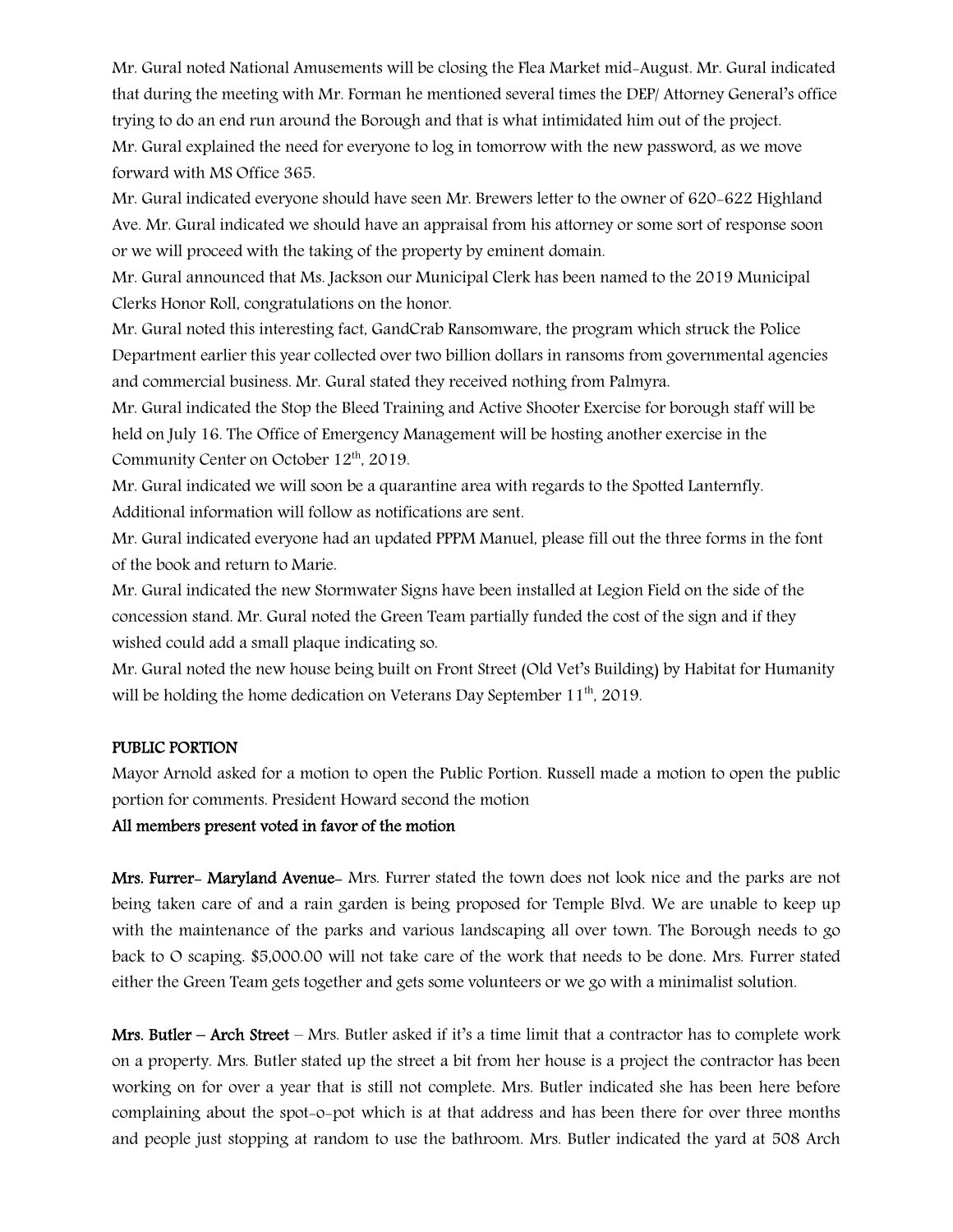Street needs some attention. Mr. Lunemann indicated he had noticed the property and he has until the end of week to respond if not court summons will be issued. Mrs. Butler complained about various properties in the immediate area of her home and indicated she hoped they would be addressed soon. Mrs. Butler thanked the Borough and Mr. Lunemann for cleaning up 400 Arch Street.

Mrs. Butler stated Chief Payton I Flournoy, Sr. and the Park dedication is very personal to many of the residents of the Borough. Mrs. Butler indicated there is a very long history regarding Chief Flournoy and him becoming the Chief of Police. Mrs. Butler indicated it is not only what the Chief obtained but also what the Borough did in a time when it was not a popular decision. Mrs. Butler indicated this means so much to so many of her neighbors and the dedication should be something special.

**McElwee – Columbia Avenue –** Mr. McElwee indicated grew up in this town, and there is a lot of history from some of the residents of West Palmyra., noting the Flournoys, Pratts, Washingtons and Grimes to name a few. Mr. McElwee asked if the service branches were to be included in the banners for Broad Street. Ms. Weiner indicated yes. Mr. McElwee indicated the Merchant Marines were only in existence for five years. Mr. McElwee asked what the distance was for the bells on the bikes, is it 100 feet. Chief Pearlman indicated it is not a Borough Ordinance it is a State law.

**Rader – Harbour Drive –** Mr. Rader asked if the meeting dates and time could be placed on the electronic signs. Borough Council indicated yes.

No one from the public wishing to be heard, Mrs. Russell asked for a motion to close the public portion. Mrs. Tait made a motion to close the public portion, Mrs. Russell second the motion.

#### All members present voted in favor of the motion.

#### COMMITTEE REPORTS

Mr. Allmond –Communications and Public Relations Committee- Mr. Allmond indicated he is beginning the new newsletter and will be sending out an email soliciting information for it next week. Mrs. Tait – Public Safety Committee, Board of Education, Public Events- Mrs. Tait stated she had nothing more to report.

President Howard – Youth and Recreation, Public Building, Grounds and Parks, Public Works & Sewer– President Howard indicated Public works met in June and talked about how shorthanded public works was, thus leading to the two new hires for public works. President Howard indicated the Public Safety committee met and talked about the Municipal Court staff.

Mrs. McCann - Administration and Finance- Ms. McCann stated the committee has not met.

Ms. Weiner – Business and Community Development, Homeowner Association – Ms. Weiner indicated she spoke about farmers market earlier and needed to find out how much money was left from donations last year. Ms. Weiner indicated the Marketplaces on our website has been updated. Ms. Weiner indicated the green team has submitted the 2020 application. Ms. Weiner indicted the nosmoking ordinance was updated last year and we have finally been able to get 12 signs which should be delivered in the next couple of weeks. Ms. Weiner stated a meeting was held regarding the parking issues and one of the things they are considering is permitting parking for the business employees. In the survey sent out to the businesses they requested information regarding the number of employees, so